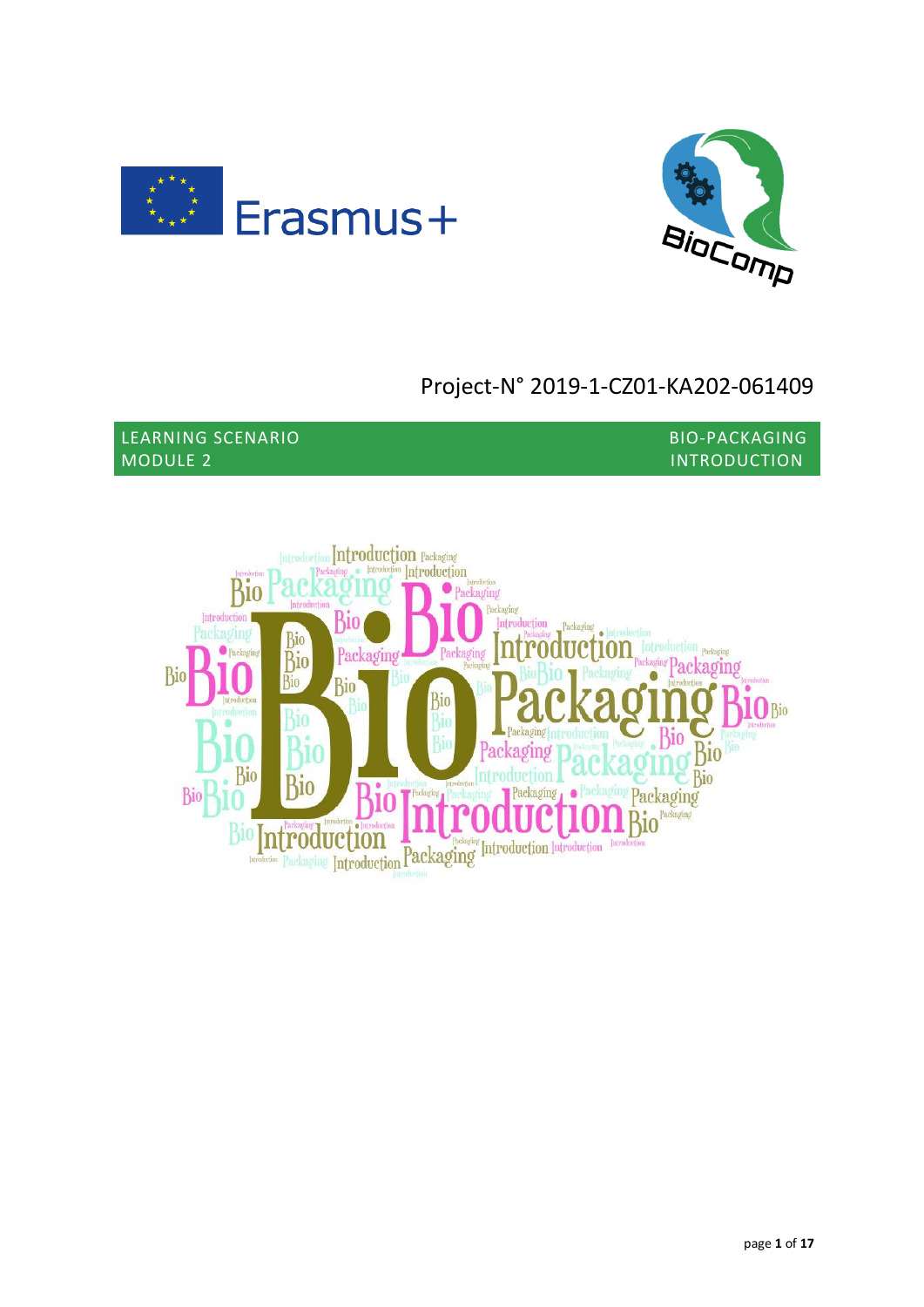## **COLOPHON**

#### **Authors**

This module is part of the Learning Scenario *Bio-packaging*. It is developed in the framework of the European Erasmus + project "BioComp".

The authors are Elizabeth Ninou, Cleo Sgouropoulou, Evgeniya Bardarova, Delia Mela, and Olga Kutnohorska

This document has been prepared for the European Commission however it reflects the views only of the authors, and the Commission cannot be held responsible for any use which may be made of the information contained therein.

### **Copyrights**

This Learning Scenario is a non-commercial production. It can be used for educational purposes.

#### **Acknowledgments**

We would like to thank Ms. Anna Papakonstantinou, VET Curricula development expert, for the critical reading and revision of this document and Mr. Michael Diaz for the final proof reading of the document.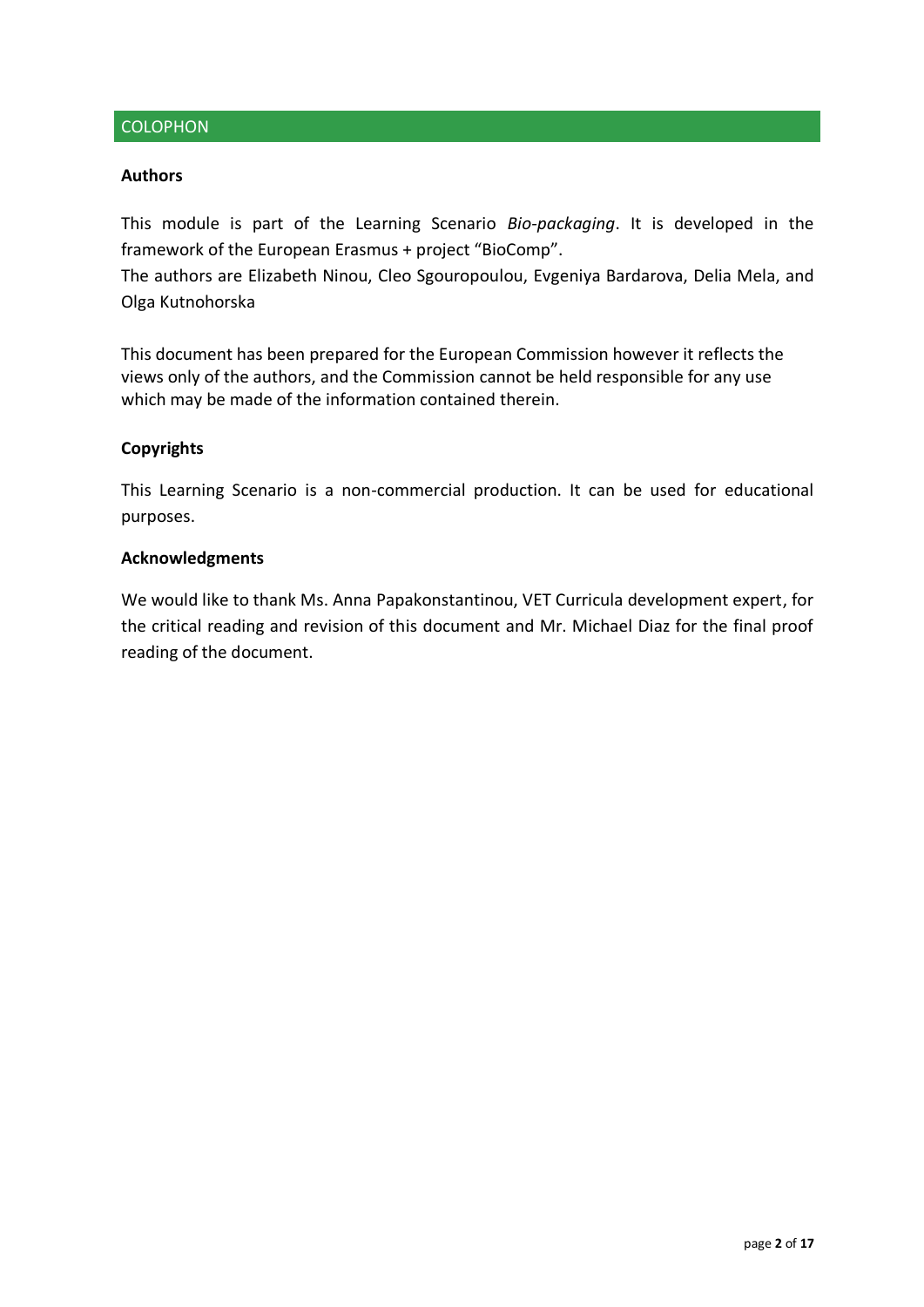## **PREFACE**

The Learning scenario *Bio-packaging* has been developed as part of the Erasmus + project BioComp. In that project, the most relevant competences for professions in the sector "Biopackaging" are analysed, described, and ranked. Based on these competences, this Learning Scenario has been developed for EQF-level 3-4. The focus is on technical competences. Please see<https://navigator.biocompetences.eu/> for further information.

The *Bio-packaging* learning scenario addresses the topic of food for packaging (in a biobased economy (BBE) context) as presented and analysed in IO1 and the final competence ranking list which gives the following results:

*Cultivation of Tomatoes (in a BBE context)*

| <b>Nr</b>      | <b>Competences</b>                                                   | <b>Ranking points</b>     |  |
|----------------|----------------------------------------------------------------------|---------------------------|--|
| T1             | Working in a greenhouse $-$ identifying the instructions of climate  | Biomass production in BBE |  |
|                | control (light, heat, humidity)                                      | context (2)               |  |
| T <sub>2</sub> | Cultivation of tomatoes - Identifying and monitoring the growing     | Biomass production in BBE |  |
|                | process and maintaining quality control                              | context (2)               |  |
| T3             | Working in a greenhouse - identification and preparation of the soil | Biomass production in BBE |  |
|                | and nutrition/water system and planting                              | context (2)               |  |
| T4             | Working in a greenhouse - identification and management of           | Biomass production in BBE |  |
|                | biological pest control                                              | context (2)               |  |
| T <sub>5</sub> | Harvesting tomatoes - Identification and management of harvesting    | Biomass production in BBE |  |
|                | of tomatoes and post harvesting activities                           | context (2)               |  |
| T6             | Harvesting tomatoes - Identification of the plant and                | Biomass production in BBE |  |
|                | implementation of harvesting of the tomato plant                     | context (2)               |  |

#### *Cereal production (in a BBE context)*

This is finalized as "cereal production" which is more general

| <b>Nr</b>      | <b>Competences</b>                                                 | <b>Ranking points</b>     |
|----------------|--------------------------------------------------------------------|---------------------------|
| C1             | Harvesting rice/cereals - identification and management of harvest | Biomass production in BBE |
|                | methods; estimation of by-products and biomass potential           | context (2)               |
| C <sub>2</sub> | Energy uses - Identification of by-products for non-energy and     | Biomass production in BBE |
|                | energy uses                                                        | context (2)               |
| C <sub>3</sub> | Biomass evaluation - Identification of biomass as a by-product of  | Biomass production in BBE |
|                | the food production process that can be re-used                    | context (2)               |
| C <sub>4</sub> | Biomass production and management - identification of plan,        | Biomass production in BBE |
|                | organizization and performance of farming operation to grow        | context (2)               |

#### *Packaging process*

| <b>Nr</b>      | <b>Competences</b>                                                                                                                                               | <b>Ranking points</b>                                      |
|----------------|------------------------------------------------------------------------------------------------------------------------------------------------------------------|------------------------------------------------------------|
| P <sub>1</sub> | Control of process - Identification and monitoring of manufacturing<br>quality standards                                                                         | Control of process (4)                                     |
| P <sub>2</sub> | Ecological benefits - Identifying the benefits of bio packaging                                                                                                  | Ecological benefits of bio-<br>packaging (1)               |
| P <sub>3</sub> | Production of bio-packaging material - identifying technological<br>and chemistry responses: to know the process of fermentation and<br>processing methods/types | Production of bio-based (or<br>bio-packaging) material (3) |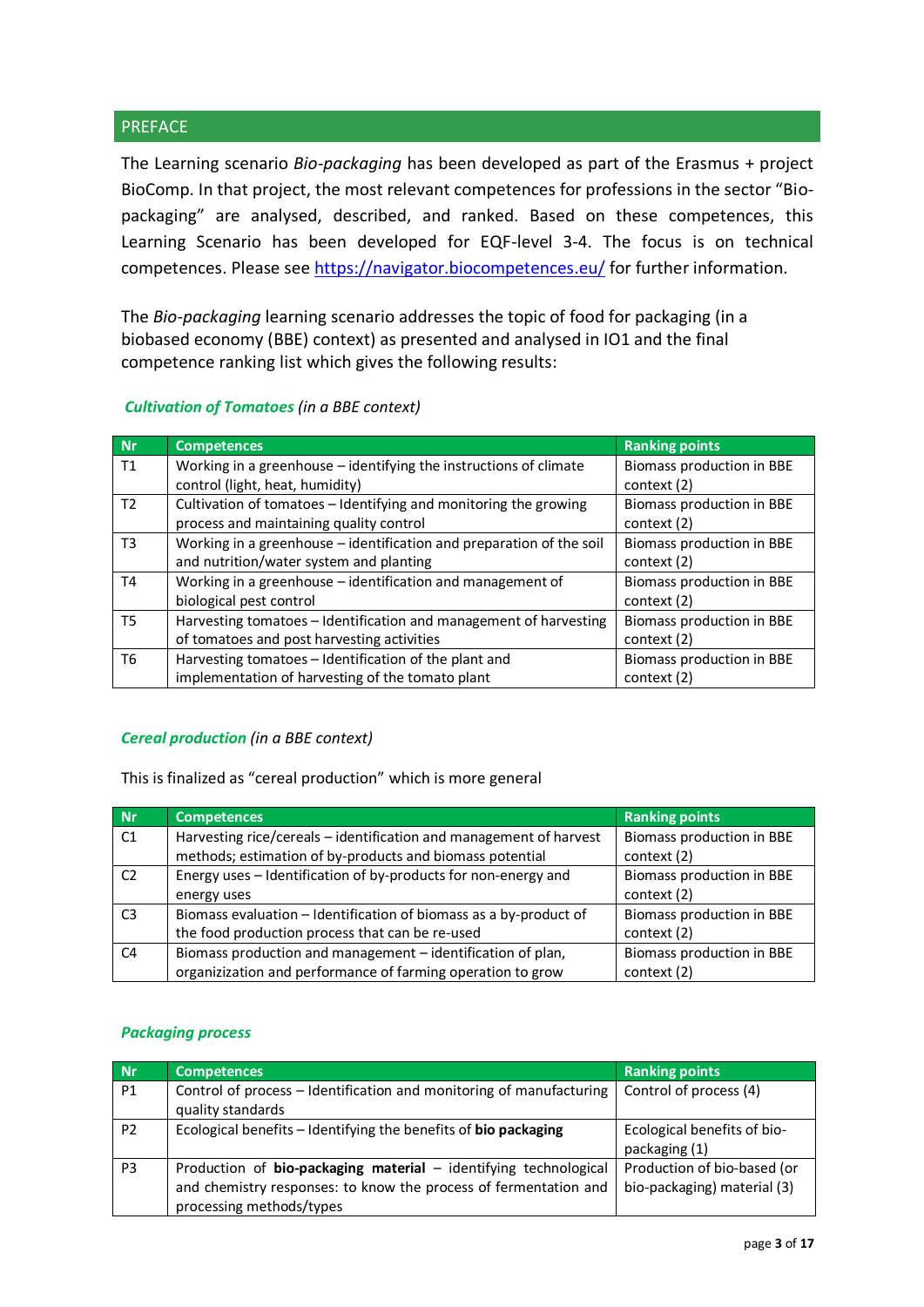| P <sub>4</sub>  | Biobased material - Identifying<br>mechanical<br>physical<br>and<br>features/characteristic of biobased material  | Production of bio-based (or<br>bio-packaging) material (3) |  |
|-----------------|-------------------------------------------------------------------------------------------------------------------|------------------------------------------------------------|--|
| P5              | Production of bio-packaging material - identifying new packaging<br>concepts                                      | Production of bio-based (or<br>bio-packaging) material (3) |  |
| P6              | Quality control - identifying the testing procedures                                                              | Control of process (4)                                     |  |
| P7              | Control of process - Identifying the Standard Operating Procedures<br>(SOP)                                       | 8,04                                                       |  |
| P8              | Quality control - Identifying the test procedures and the ICT<br>systems                                          | 7,99                                                       |  |
| P <sub>9</sub>  | Production of bio-packing material - Identifying the technical<br>features, benefits, and limits of bio packaging | Control of process (4)                                     |  |
| P <sub>10</sub> | Logistics - Identification of potential manufacturing deadline                                                    | 7,81                                                       |  |
|                 | pressure                                                                                                          |                                                            |  |

The Bio-packaging learning scenario includes the production and supply of the initial biomass (cases: tomato and cereals), the production of the material suitable for packaging, and the technical characteristics of the bio-packaging products. The 20 identified competences derived from IO1 were evaluated according to the average values and its coefficient of variation and were grouped according to similar content wherever possible.

This Learning Scenario is based on these competences and has been developed for EQFlevel 3-4. It has the following 6 modules:

- **1.** Circular economy
- **2. Introduction**
- **3.** Ecological benefits of bio-packaging
- **4.** Biomass production in BBE context
- **5.** Production of bio-based material
- **6.** Technical characteristics of bio-packaging

Module 2 provides a short theoretical background and definitions of the packaging features and the definition of bio-packaging. This will give us a general idea about the topic and help us to better define the structure of the course and the content that we will create. This will be revised by the members of the working group.

Apart from these 6 text documents, the scenario also has a trailer and a WIKI with background information. To support the teacher, didactic guidance is available. It can be used for all scenarios and also includes suggestions for learning activities to develop personal and transversal competences. For this guidance, see the *Pedagogical Guidelines* in the Navigator.

This project is focused on food. The central objective of this work is food packaging.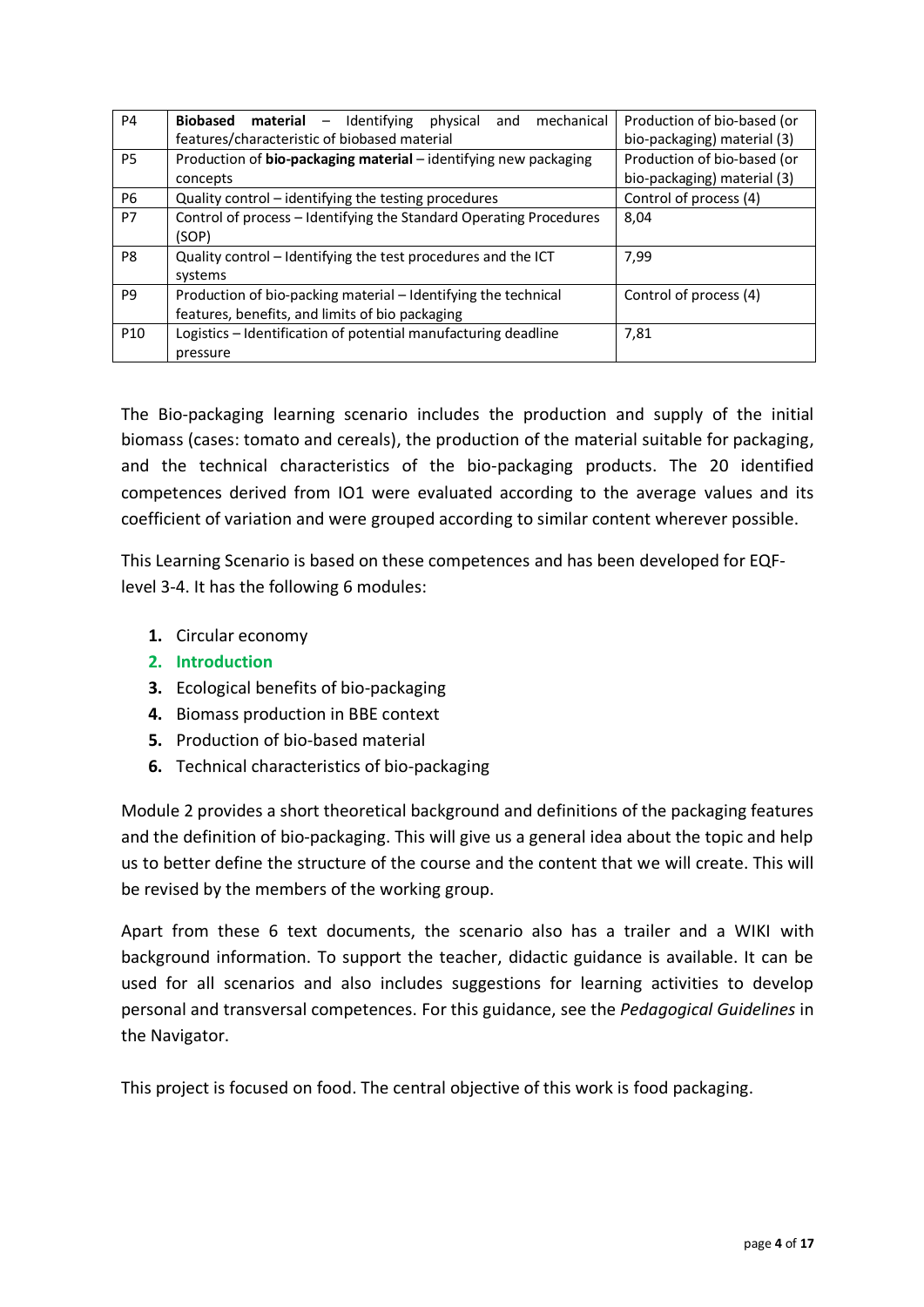## CONTENT

Module 2 contains the following topics:

- 1. Introduction: What is packaging?
- 2. Sustainable food packaging
- 3. Definition of Bio-packaging
- 4. Practical exercise
- 5. Quiz
- 6. Sources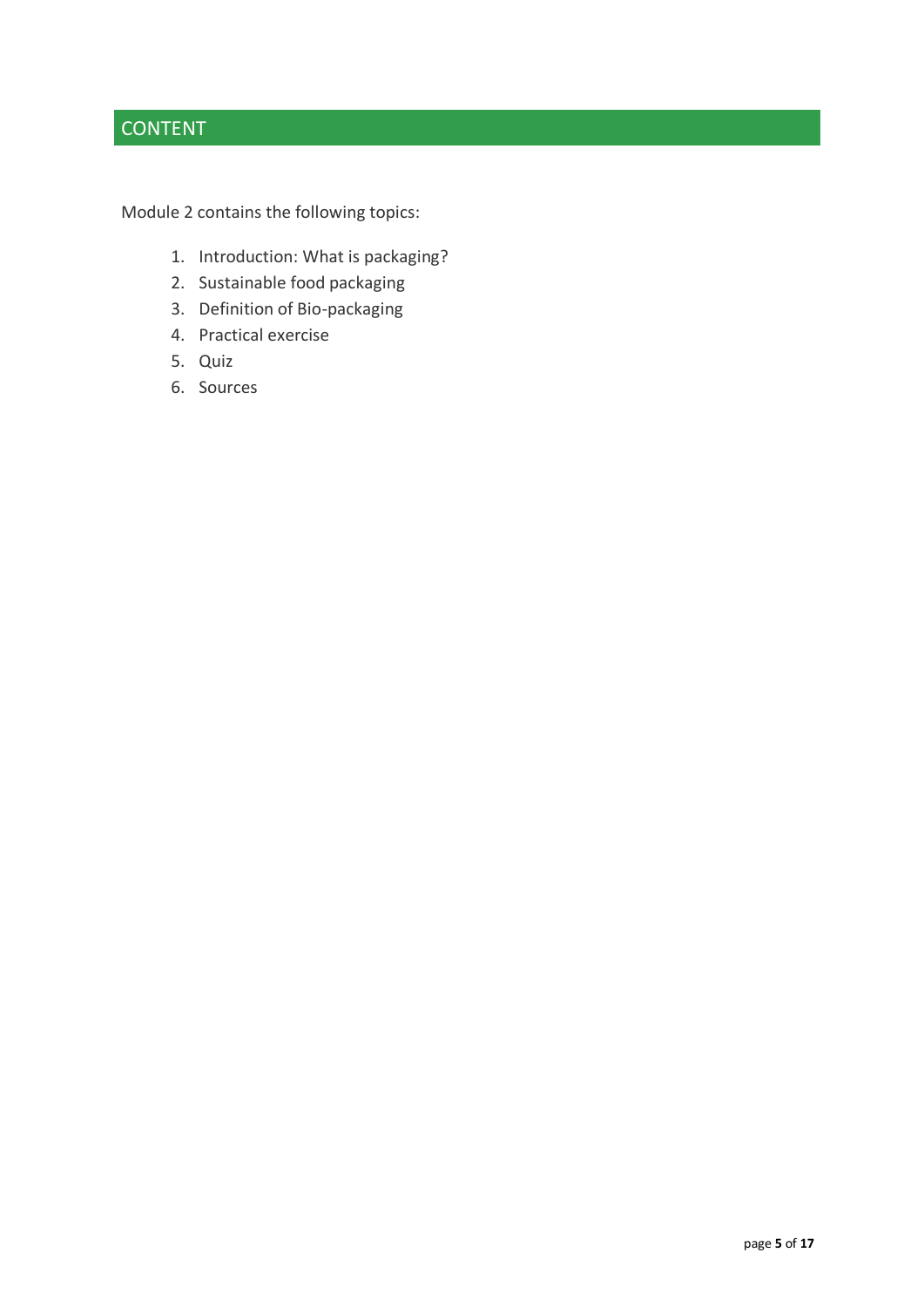## 1. INTRODUCTION

### **Packaging, connected problems, and the aspect of Circular and Biobased economy**

This section will provide brief information on what packaging is, its main functions, and why its use is connected with significant environmental problems.

Packaging includes many different products and processes and has a central role in containing and protecting the product as it moves through the supply change. Finally, it is disposed by the consumer, which causes serious packaging waste problems.

### **What is Packaging?**

Packaging contributes to delivery of products to consumers in perfect condition. There are a great variety of types, uses, materials, and functions of well-designed packaging.

## *"A well-designed packaging meets the requirements of the product while minimising economic and environmental impact of both the product and its package" Source: EUROPEN*

In other words, **Packaging materials** are the economic manner which contains, protects, preserves, and informs about the product and its constraints while taking into account the legal and environmental point of view and legislation (Cruz-Romero and Kerry 2008).

This module aims to give students a general idea about packaging uses and necessary definitions. Since the BioComp project focuses on food production in a biobased economic context, the Bio-packaging learning scenario will focus on food packaging as a function of sustainable development.

**Introductory video about food packaging and the connected problems**



**<https://www.youtube.com/watch?v=aTcMPy6L88E>**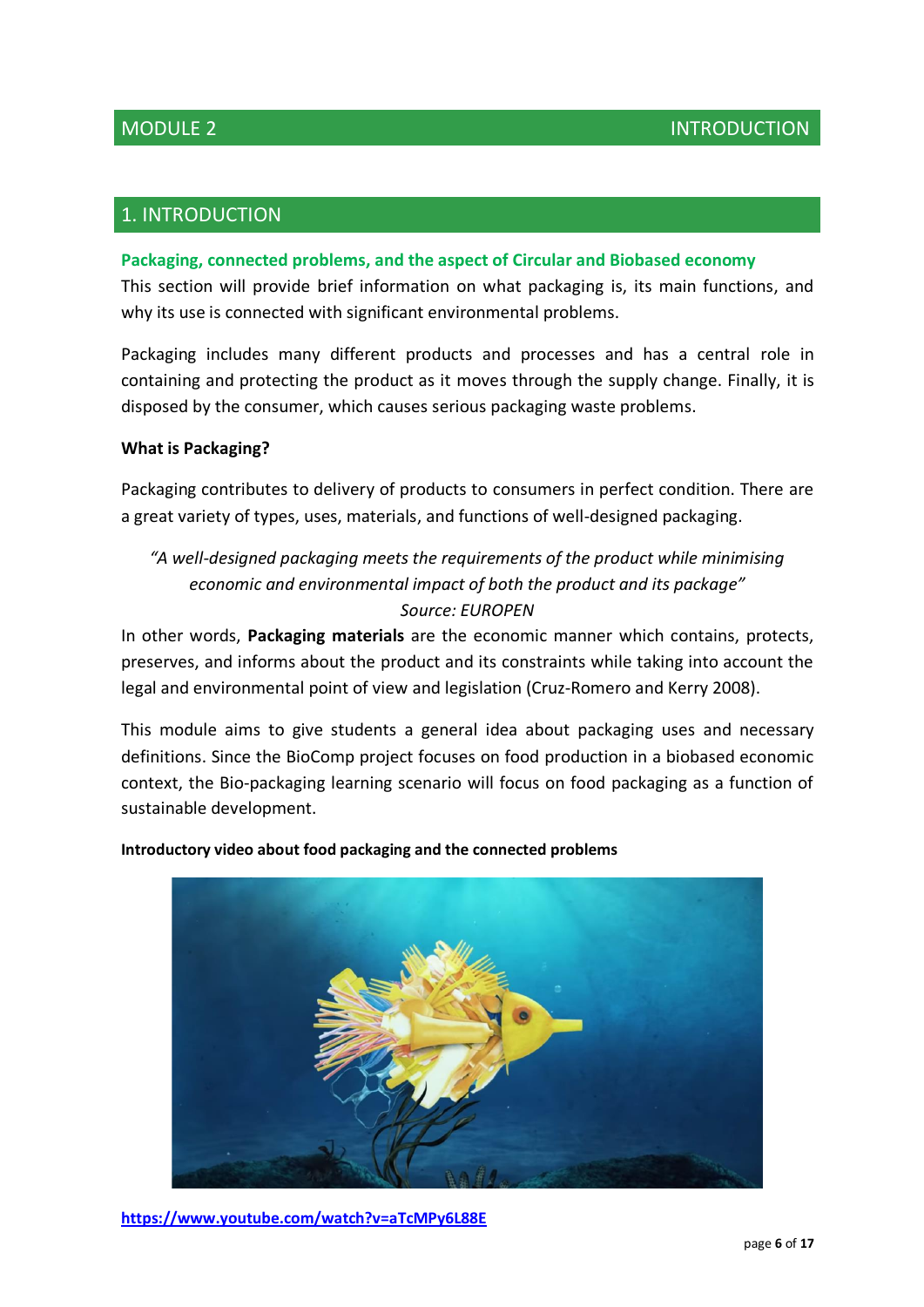### *Further related videos, as educational resources*

[https://youtu.be/HQTUWK7CM-Y;](https://youtu.be/HQTUWK7CM-Y) [https://youtu.be/ju\\_2NuK5O-E](https://youtu.be/ju_2NuK5O-E) [https://www.youtube.com/watch?v=1h-nQgmRLpE;](https://www.youtube.com/watch?v=1h-nQgmRLpE) <https://youtu.be/cwTDvqaqPlM> <https://www.youtube.com/watch?v=Yomf5pBN8dY>[;https://www.youtube.com/watch?v=vZTL1aE3oFs](https://www.youtube.com/watch?v=vZTL1aE3oFs) [https://www.youtube.com/watch?v=1qT-rOXB6NI;](https://www.youtube.com/watch?v=1qT-rOXB6NI)<https://www.youtube.com/watch?v=d3WYoSJ8wHo>

### **Main functions of food packaging:**

In the food production process, packaging has an important role in containing and protecting food as it moves through the food chain. The main functions of food packaging, as an important category of packaging, are summarized below:

- 1. Protection
- 2. Promotion
- 3. Information
- 4. Convenience
- 5. Utilisation
- 6. Handling
- 7. Waste reduction



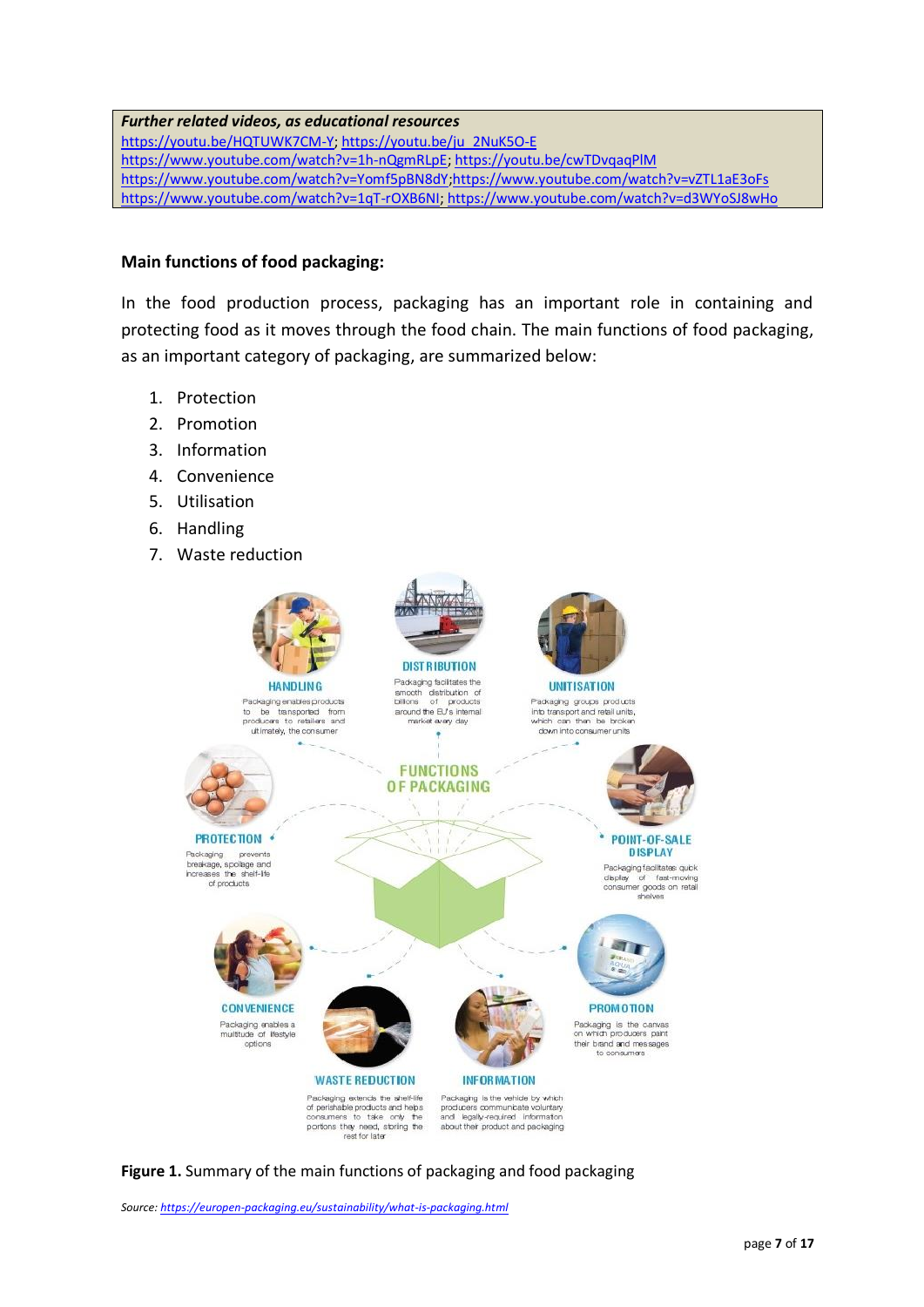## **Environmental Problems connected with food packaging**

Food packaging is connected with a big waste problem because traditionally, the packaging material is disposed of by consumers through the domestic waste channel causing contamination of natural resources and pollution. Additionally, in the last 50 years, the production of most of this packaging has become synthetic in nature and derived from fossil fuels that are a non-renewable resource (Miller 2005; Cruz-Romero and Kerry 2008).

Fossil-based plastics provide a majority of food packaging solutions; nevertheless, the production, use, and end-use of these materials are unsustainable because:

- 1. The production of fossil-based plastics contributes to greenhouse gas emissions (GHE);
- 2. Most food packaging has a short use-phase but takes more than 500 years to decompose;
- 3. Recent findings have shown that plastic doesn't disappear but breaks down into very small pieces (micro-plastic).



**Figure 2.** The waste problem - it takes a lot of time (more than 400 years) for some plastics to decompose. This is a lot of time. Do they just disappear?

The increasing problem of packaging waste has raised concerns for methods and materials that are more sustainable and can be used as substitutes, thus having less environmental impact.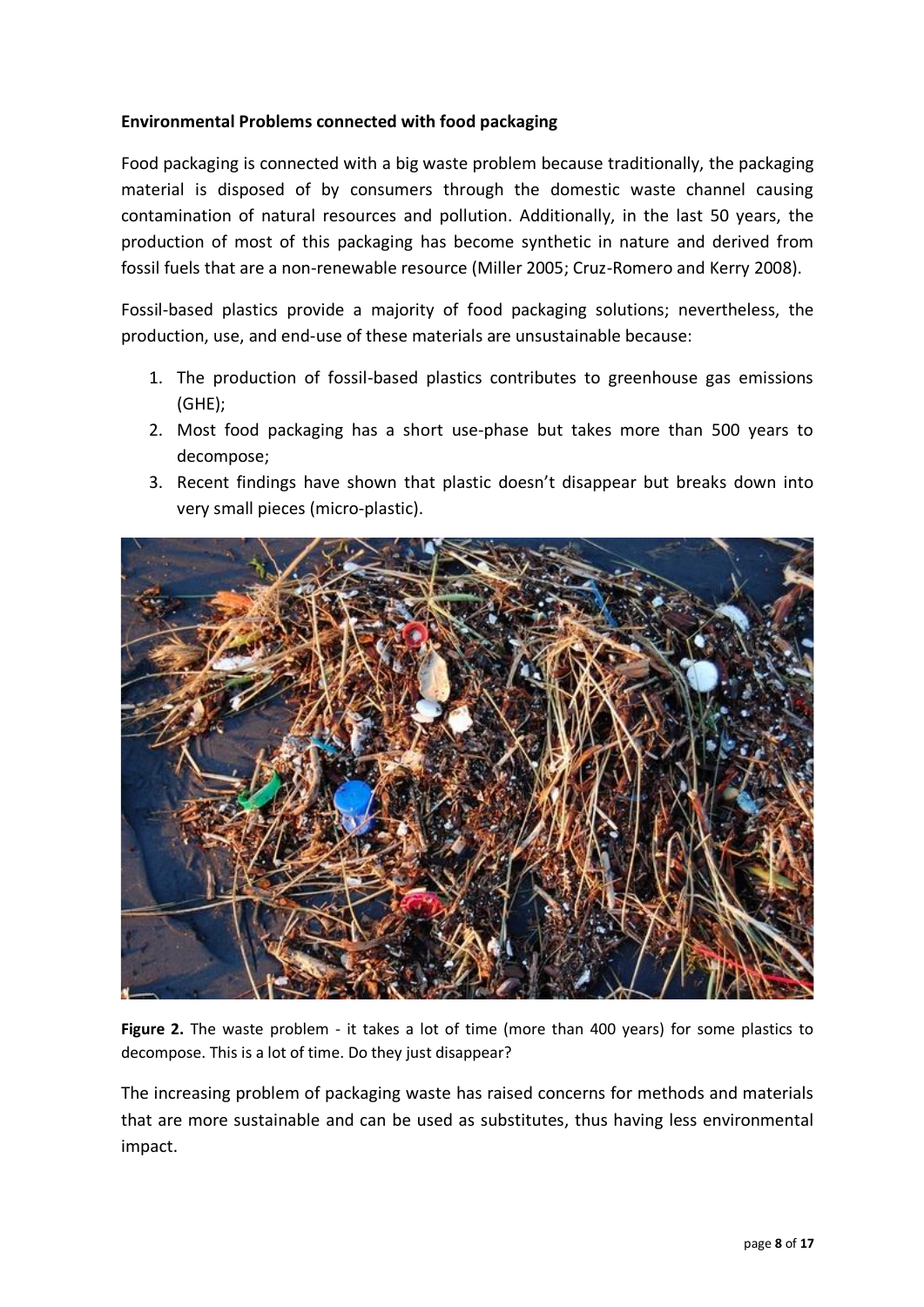## 2. SUSTAINABLE FOOD PACKAGING

Our world is facing global challenges connected to climate change, land and ecosystem degradation, a growing global population, and the optimum use of the limited available resources to secure food production while at the same time achieving sustainability and economic growth (EU bioeconomy strategy 2018). The key to facing all of these challenges is the improvement and innovation of the way we produce, consume, and re-use food, products, and materials within a healthy ecosystem as well as how we re-use these resources.

In the above framework, this concern is transferred to packaging and the need to find packaging solutions to develop sustainable food packaging in alignment with the Circular and Biobased economic concept.

*Note: there is a lot of information regarding both the Circular and Biobased economies in the Algae learning scenario. There is no need to repeat them here. Instead, we will give only general definitions. For more information, please see the* Algae *learning scenario.*

## **What is the Circular Economy?**

*"The circular economy is a model of production and consumption, which involves sharing, leasing, reusing, repairing, refurbishing and recycling existing materials and products as long as possible. In this way, the life cycle of products is extended."*

Source: [https://www.europarl.europa.eu/news/en/headlines/economy/20151201STO05603/circular-economy](https://www.europarl.europa.eu/news/en/headlines/economy/20151201STO05603/circular-economy-definition-importance-and-benefits)[definition-importance-and-benefits](https://www.europarl.europa.eu/news/en/headlines/economy/20151201STO05603/circular-economy-definition-importance-and-benefits)

In practice this means:

- $\checkmark$  Reduction of waste to a minimum
- $\checkmark$  Creation of added value
- $\checkmark$  A transition from the linear economic model (Take-Make-Consume-Throw away) towards a circular economic model (Re-use, Re-pair, Re-furbish, and Re-cycle existing materials and products).

### **What is the Biobased economy?**

*"Biobased economy refers to economic activity involving the use of biotechnology and biomass for the production of goods, services, or energy."*

This includes the application of scientific and technological developments to agriculture, health, chemical, and energy industries and focuses mainly on non-food goods. [\(https://en.wikipedia.org/wiki/Biobased\\_economy](https://en.wikipedia.org/wiki/Biobased_economy) )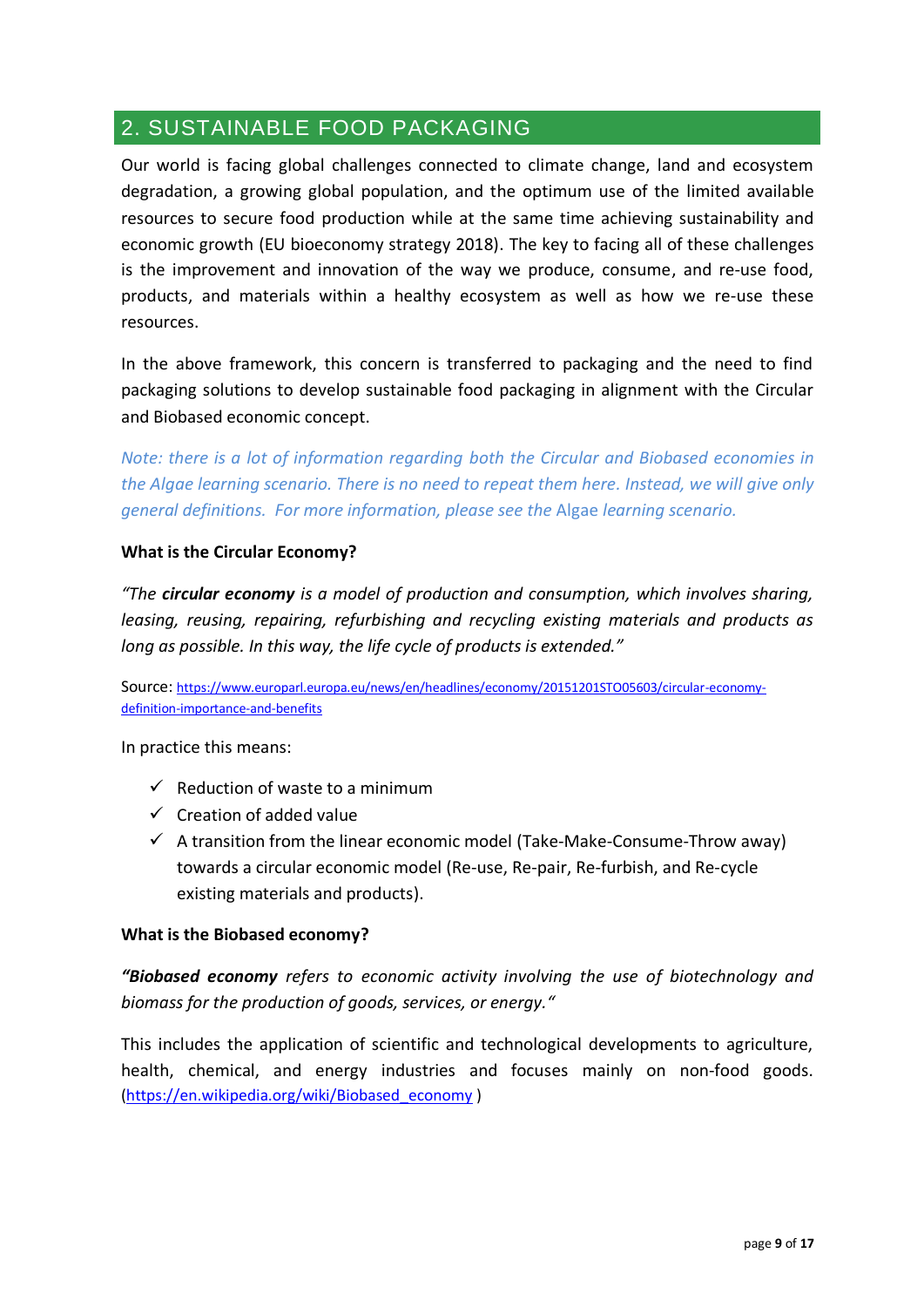## **Sustainable Food Packaging in a Circular and Biobased Economic Context**

The adoption of a circular and biobased economic concept is vital for the food packaging sector as is the necessity for sustainable packaging products made from **sustainable materials.**

"Sustainable biomaterials" are those that are: (1) sourced from sustainably grown and harvested cropland or forests, (2) manufactured without hazardous inputs and impacts, (3) are healthy and safe for the environment during use, and (4) designed to be reutilized at the end of their intended use such as via recycling or composting. [\(https://sustainablebiomaterials.org/\)](https://sustainablebiomaterials.org/).

The European Union recognized this problem and adopted in 1994 the EU Packaging and Packaging Waste directive (94/62/EC) as a set of rules for packaging and packaging waste in Europe. This Directive is reviewed every 10 years outlining the essential requirements for packaging.

#### Source[: https://ec.europa.eu/environment/topics/waste-and-recycling/packaging-waste\\_en](https://ec.europa.eu/environment/topics/waste-and-recycling/packaging-waste_en)

Sustainably produced biomass that can used for the production of biomaterials is a major concern for stakeholders who are involved in this process (Guidelines for the Sustainable Biomaterials Collaborative[, https://sustainablebiomaterials.org/\)](https://sustainablebiomaterials.org/).

Agriculture is an important source of biomass (among others) through crop production. Cereals and tomatoes are important crops cultivated in large areas which produce high quantities of biomass that are the source of starch (e.g. mainly from cereals, starch-based products), cellulose (e.g. tomatoes, cellulose based products), sugars, and oils.

For example, corn starch is a renewable raw material for the production of bioplastic which is 100% compostable.

In the following modules, more details will be provided about that.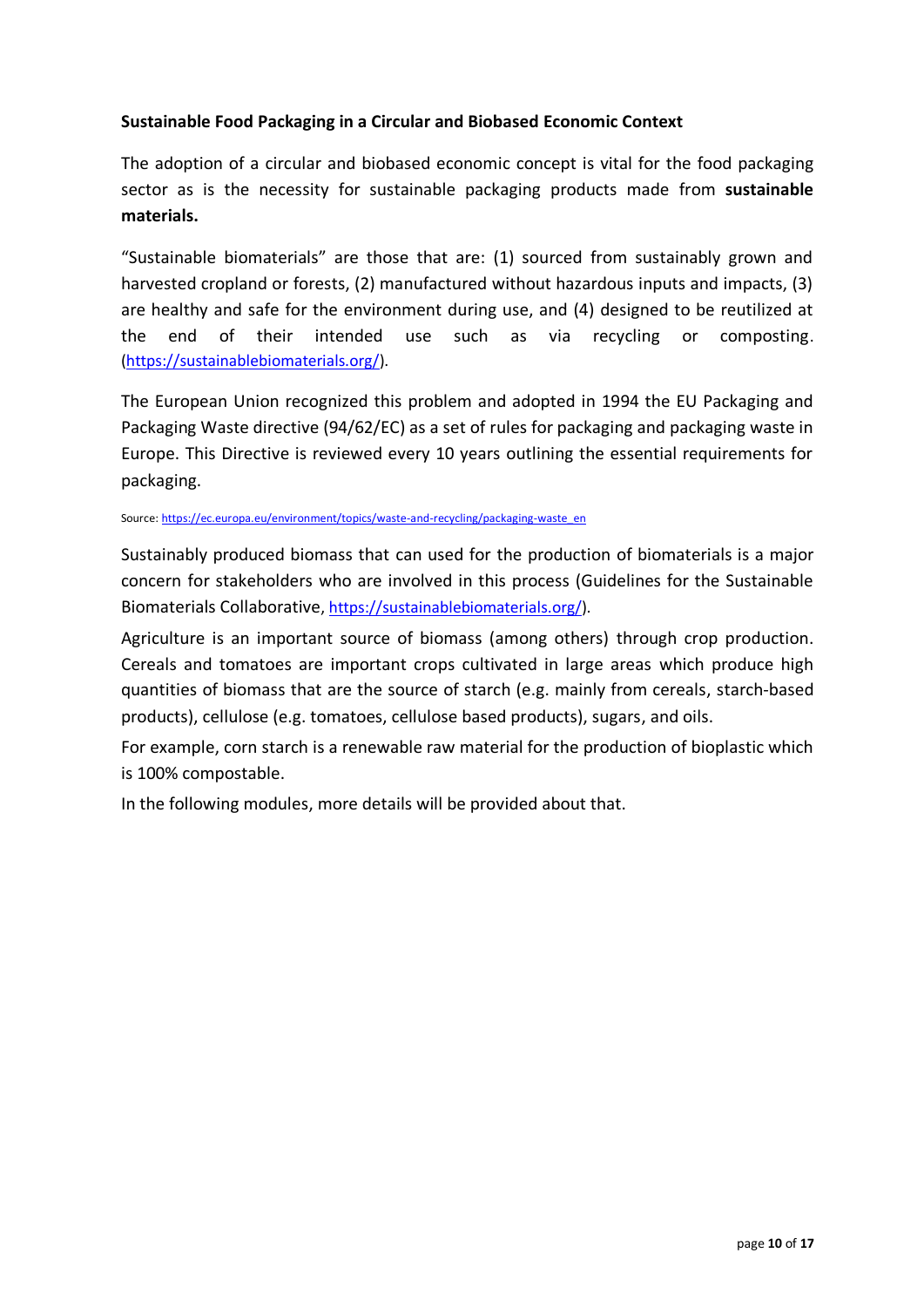## 3. WHAT IS BIO-PACKAGING?

Bio-packaging is a term in alignment with the context of the circular economy (as already mentioned, *please see the* Algae *learning scenario for more information regarding the Circular and Biobased Economies*).

**Bio-packaging** is a general term which includes many different categories of packaging materials that can be used in the packaging process in a biobased context. It includes the production of biobased materials with specific technical features that make them suitable (mainly) for food packaging use.

**Biobased materials** or bio-material are any material made from current living organisms (as opposed to non-renewable fossil fuels that are made from prehistoric plants), including agricultural species and residues, trees, and algae [\(https://sustainablebiomaterials.org/\)](https://sustainablebiomaterials.org/).

**Biobased materials** are materials that are wholly or partly derived from renewable sources and their source of origin and production process contributes to sustainable growth.

**Biobased materials** are classified into different groups according to different criteria such as the initial source of production (feedstock source) and the end-life (this will be analytically described in module 4 of the current learning scenario).

Biobased materials can serve as substitutes for fossil-based materials, their properties can vary from material to material and have suitable features for food packaging. [https://www.plasticseurope.org/en/about-plastics/what-are-plastics/large-family/biodegradable](https://www.plasticseurope.org/en/about-plastics/what-are-plastics/large-family/biodegradable-plastics)[plastics](https://www.plasticseurope.org/en/about-plastics/what-are-plastics/large-family/biodegradable-plastics)

These materials are considered as biobased even if only one component is bio-based and not all of the material.



**Figure 3.** The different categories of bio-based materials suitable for food packaging (van Crevel, 2016).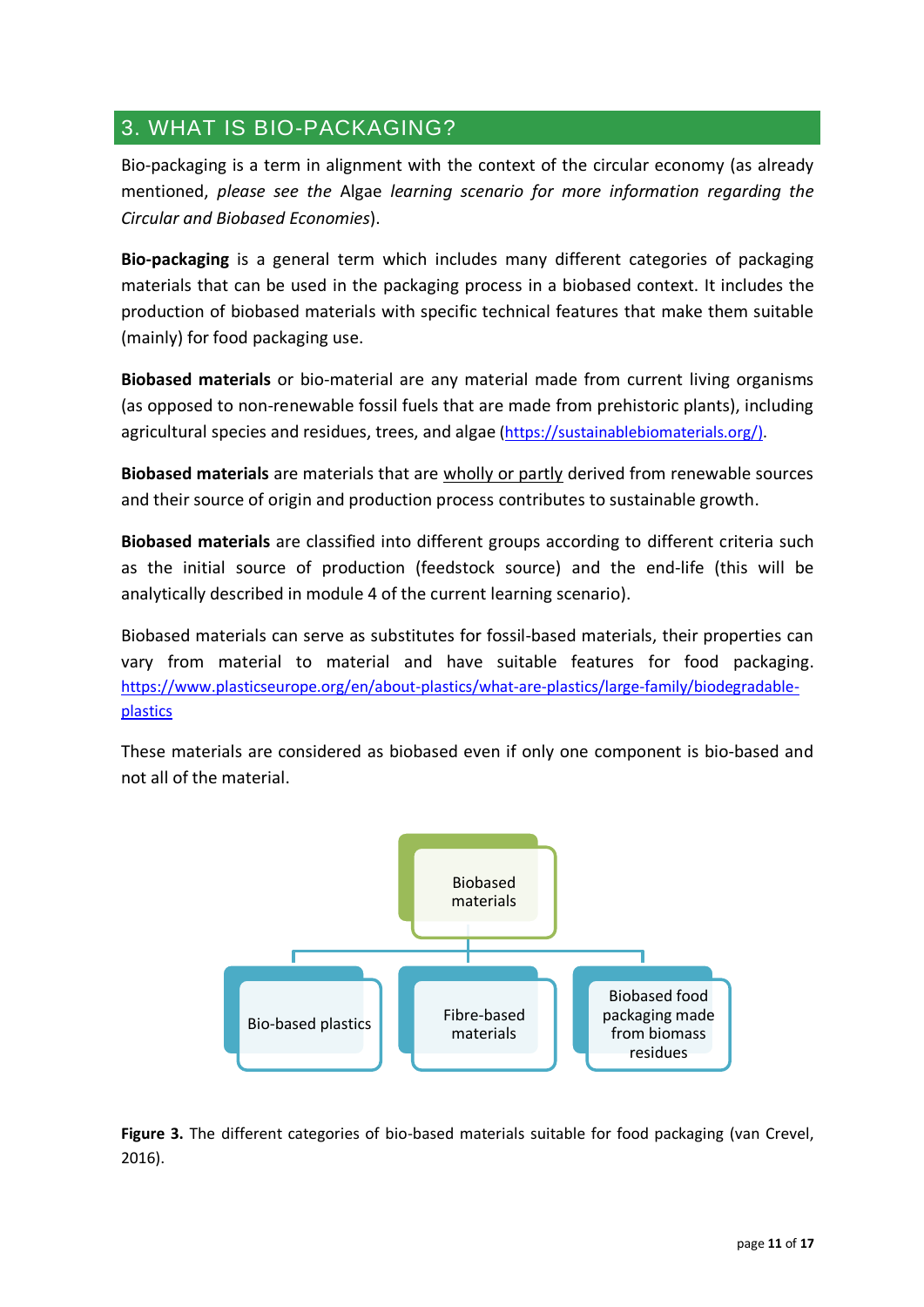### **Examples of bio-based materials**



**Figure 4.** Examples of bio-based plastics: a) a scheme of bio-based plastic (bio-based PET) containing 25% of bio-based plastic with the rest consisting of traditional plastic, <https://bioplasticsnews.com/2013/12/31/bio-based-pet/>, b) a bio-based plastic bag which looks like plastic but is 100% made from corn starch.



**Figure 5.** Example of fiber based bio-based materials (e.g. rice straw) for food packaging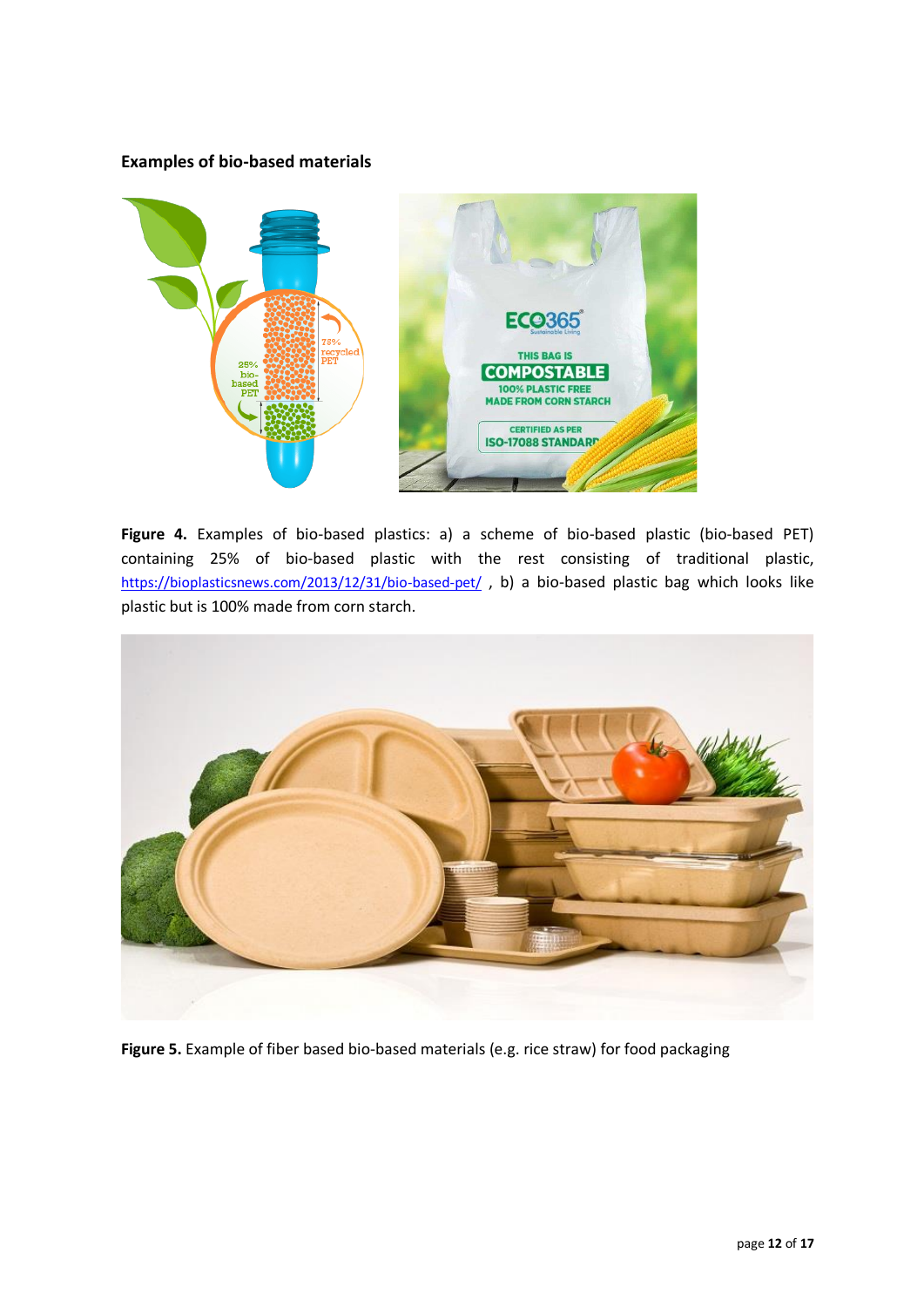## **Biobased materials suitable for food packaging**

Biobased packaging materials will need to have similar functions and characteristics as traditional packaging materials and the already existing food packaging solutions. These functions are described at the beginning of the section.

Bio-based drop-in plastics such as bio-PE (biobased-PE) and bio-PET (biobased-PET) are identical to fossil-based counterparts and can be used in exactly the same applications. The three most commonly used bio-based plastics with unique properties are: 1) PLA, 2) Starchbased plastics, and 3) Cellophane.

At this point, we need to recognize some confusion around the term bioplastic. "Bioplastic" is a generic term. The prefix 'bio' may refer to, on the one hand, the **biological origin** of the material or, on the other hand, the **biological degradability** of the material. However, both aspects are not necessarily related. The issue of whether the material is degradable or not is important and connected with the environmental impact.

For example, bioplastic can be made from agricultural by-products and also from used plastic bottles using microorganisms (Wikipedia, [https://www.alpagro.be/en/support/material](https://www.alpagro.be/en/support/material-types/bioplastic/)[types/bioplastic/\)](https://www.alpagro.be/en/support/material-types/bioplastic/). A very typical example of a bioplastic that is 100% compostable are plastic bags made from corn starch (Fig. 4). Therefore, it is likely that the percentage of the biodegradability of a product is also important.

The above mentioned terms will be further analysed in the following modules of the Biopackaging learning scenario - this is just a simple reference.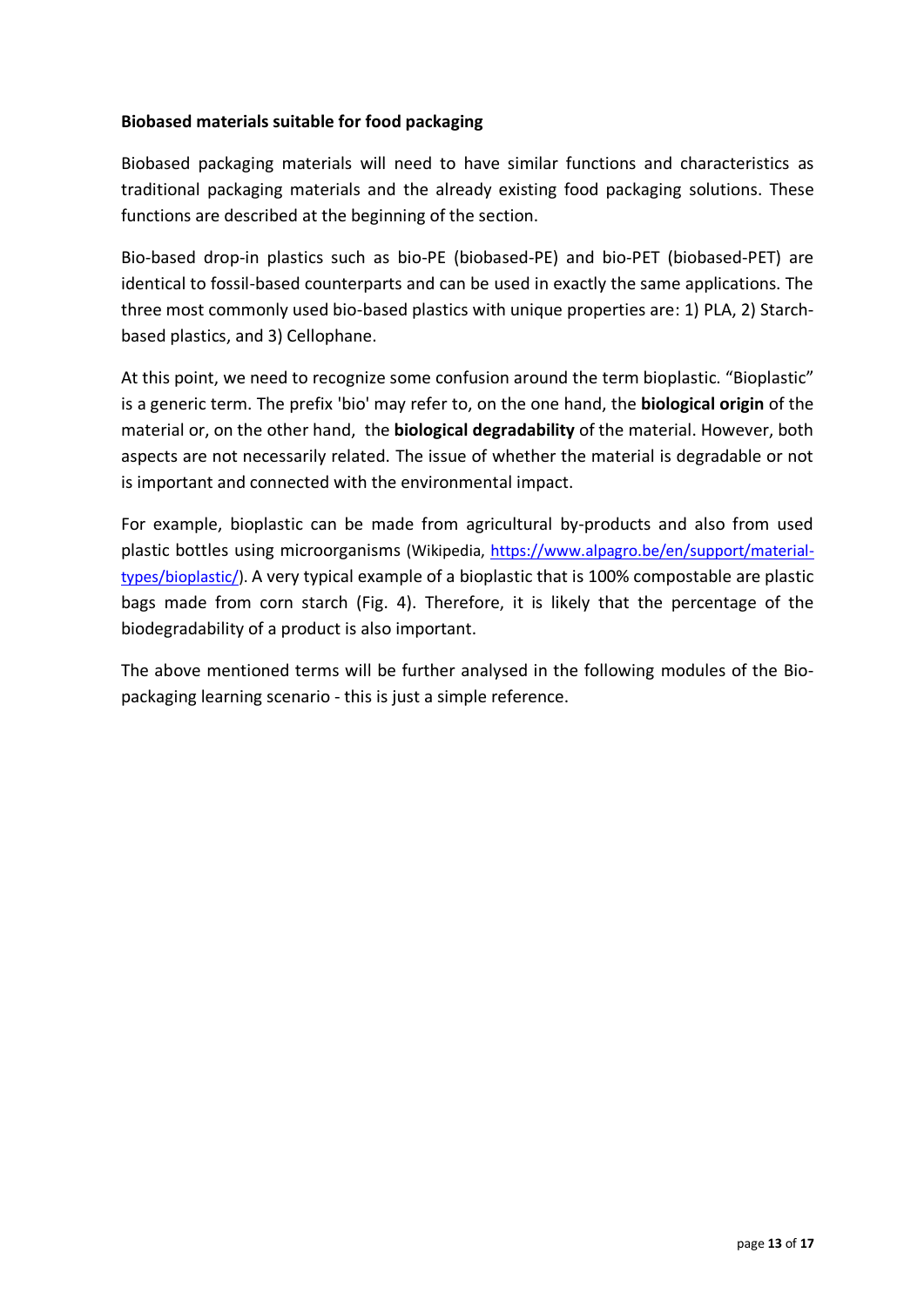

#### **Raw Materials**

The process typically starts with growing plants such as sugar cane, corn and potatoes that are high in starches, the raw materials that replace petroleum products in bioplastics.

 $\frac{3}{6}$   $\frac{3}{6}$   $\frac{5}{6}$ 

**Compost and Renewal** 

the cycle.

The organic waste will compost

and return to the earth as mulch

to help new crops grow, completing

Sources: CTC Clean Tech Consulting GmbH; WSJ reporting



**Extraction** The plant materials are harvested and processed to extract their starches.

# The Life Cycle of Bioplastics

Some bioplastics decompose in a fairly short period of time, and the full life cycle of such products is shown here. Other bioplastics aren't biodegradable. But even in those cases, the use of plant-based raw materials means that pollution is being removed from the atmosphere while the plants grow, giving bioplastics a green appeal.

> **Disposal** When disposing of a bioplastic product that is fully biodegradable, consumers can place it in an organic-waste collection bin.



#### Refining

The starches are processed further in bio-refineries through the use of special enzymes or fermentation (much as biofuels are made) to produce the chemical compounds that react to make plastics. The compounds can be refined to fit the specifications manufacturers need for different products.



#### **Manufacturing Bioplastics manufacturers use** pellets or granules of the compounds to make utensils, plates, cup linings, carpeting and other products.

**Figure 4.** A typical example of bioplastic made from corn starch that is 100% compostable

Source[: https://plasticpollutionblogsite.wordpress.com/2016/10/31/solution-technology-1/](https://plasticpollutionblogsite.wordpress.com/2016/10/31/solution-technology-1/)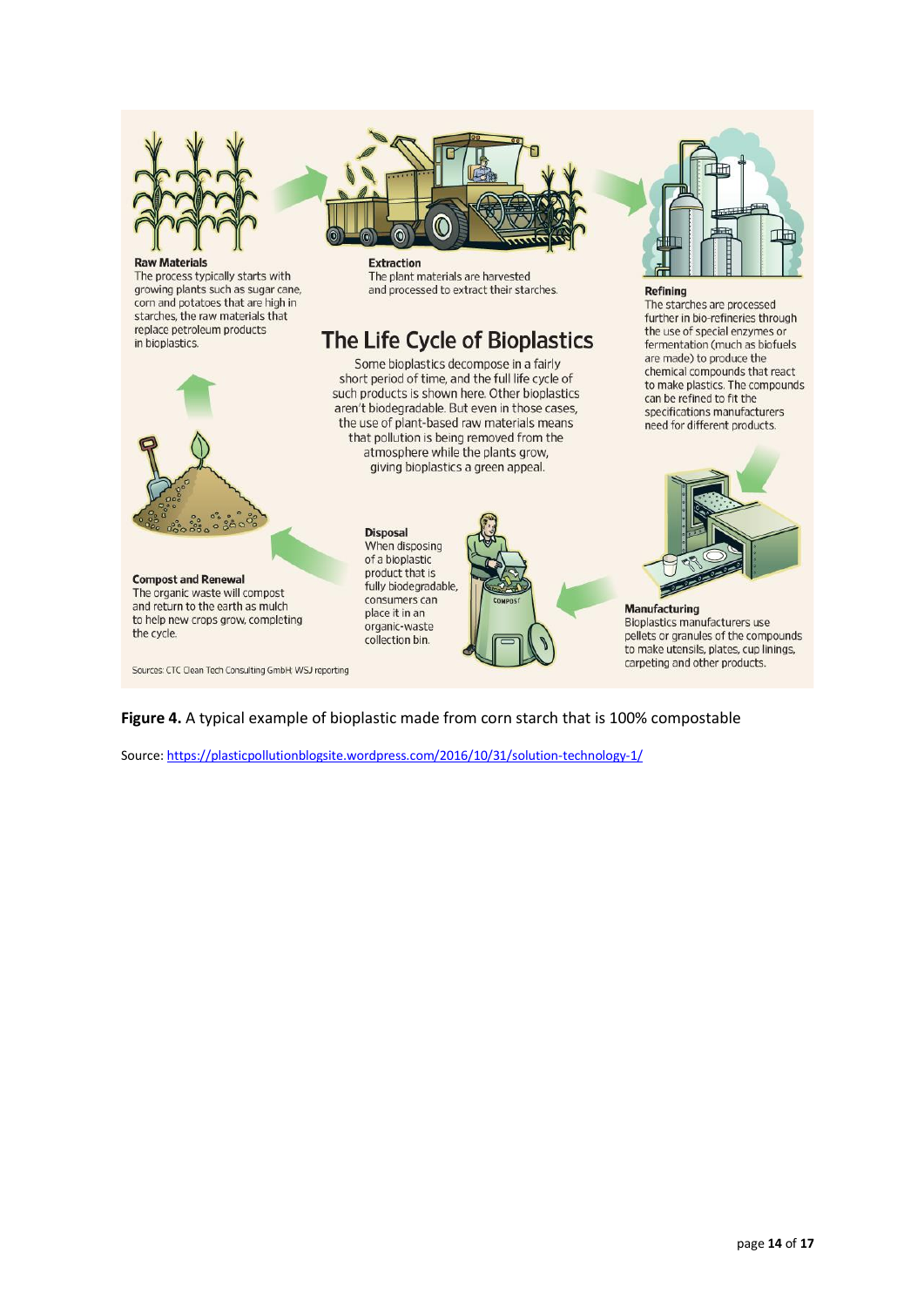## 4. PRACTICAL ACTIVITY/EXERCISE FOR STUDENTS

### **ACTIVITY 1: PRACTICAL EXERCISE**

Each student collects 5 food packaging materials, takes a photo and identifies the different packaging features and materials.

|    | <b>Packaging</b><br>(short description) | <b>Photo</b> | Features <sup>1</sup> | Material <sup>2</sup> | "Fate" after<br>product use <sup>3</sup> |
|----|-----------------------------------------|--------------|-----------------------|-----------------------|------------------------------------------|
| 1. |                                         |              |                       |                       |                                          |
| 2. |                                         |              |                       |                       |                                          |
| 3. |                                         |              |                       |                       |                                          |
| 4. |                                         |              |                       |                       |                                          |
| 5. |                                         |              |                       |                       |                                          |

<sup>1</sup>Features: Product Protection, Promotion of the product, Information about the ingredients, Ease of use for the consumer, Waste reduction, Extension of the life of the product, other …. (Indicative answers)

 $2$  Materials: Plastic (PET or other), paper, wood, aluminium,

<sup>3</sup> "Fate" after the products' use: Re-use, Re-pair, Re-furbish, Re-cycle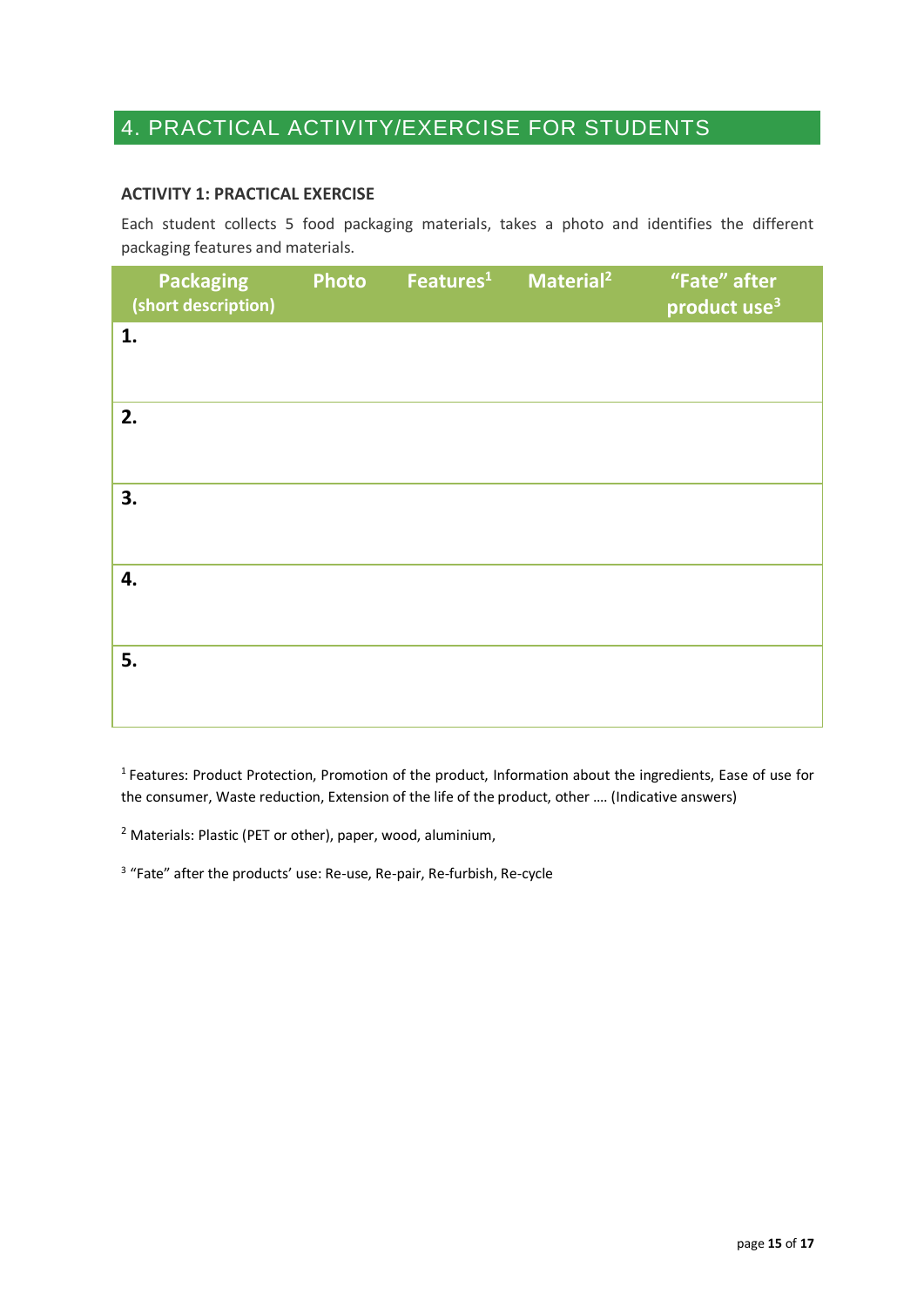## 5. QUIZ

## **ACTIVITY 2: QUIZ**

### **1) Important features of food packaging are:**

- a. Protect, inform, waste reduction
- b. Handle, sterile, cooking
- c. Inform, dehydrate, consume

*Correct answer: a)*

### **2) Moulded packages made from pulp or recycled raw material are:**

- a. 100% recyclable sustainable products
- b. with a long decay period
- c. important source of water pollution

*Correct answer: a)*

### **3) What is PLA?**

- a. plastic highly polluting nature
- b. compostable bioplastic
- c. a fertilizer

*Correct answer: b)*

### **4) Decomposition of traditional plastics can take:**

- a. more than 400 years
- b. up to 10 years
- c. in a few days

*Correct answer: a)*

### **5) The main advantages of using organic bags and packaging are:**

- a. reduction of environmental pollution
- b. lower financial costs for the manufacturer
- c. protection from drought events

*Correct answer: a)*